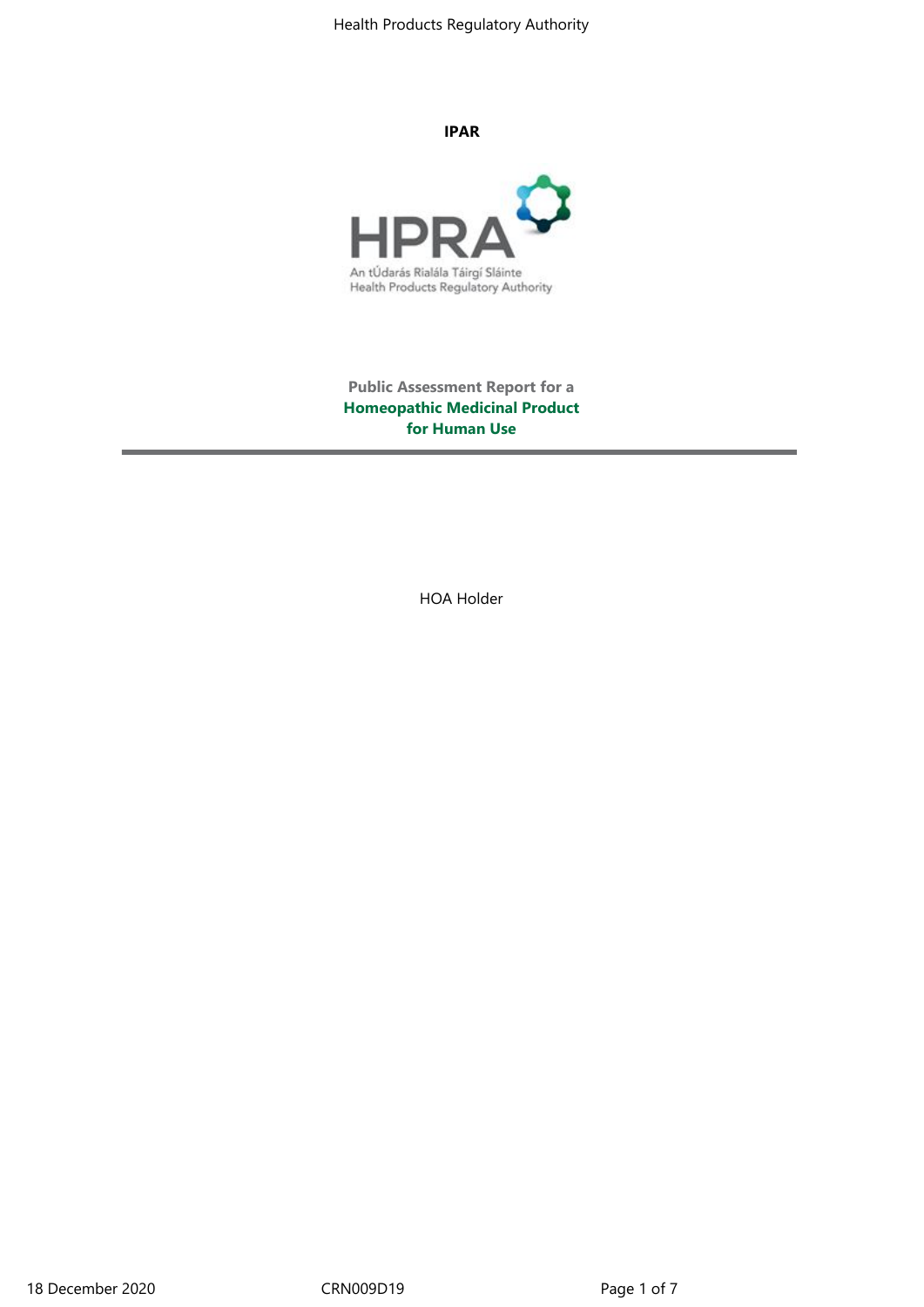# **CONTENTS**

- I. INTRODUCTION
- II. QUALITY ASPECTS
- III. NON-CLINICAL ASPECTS
- IV. CLINICAL ASPECTS
- V. OVERALL CONCLUSION AND BENEFIT-RISK ASSESSMENT
- VI. REVISION DATE
- VII. UPDATE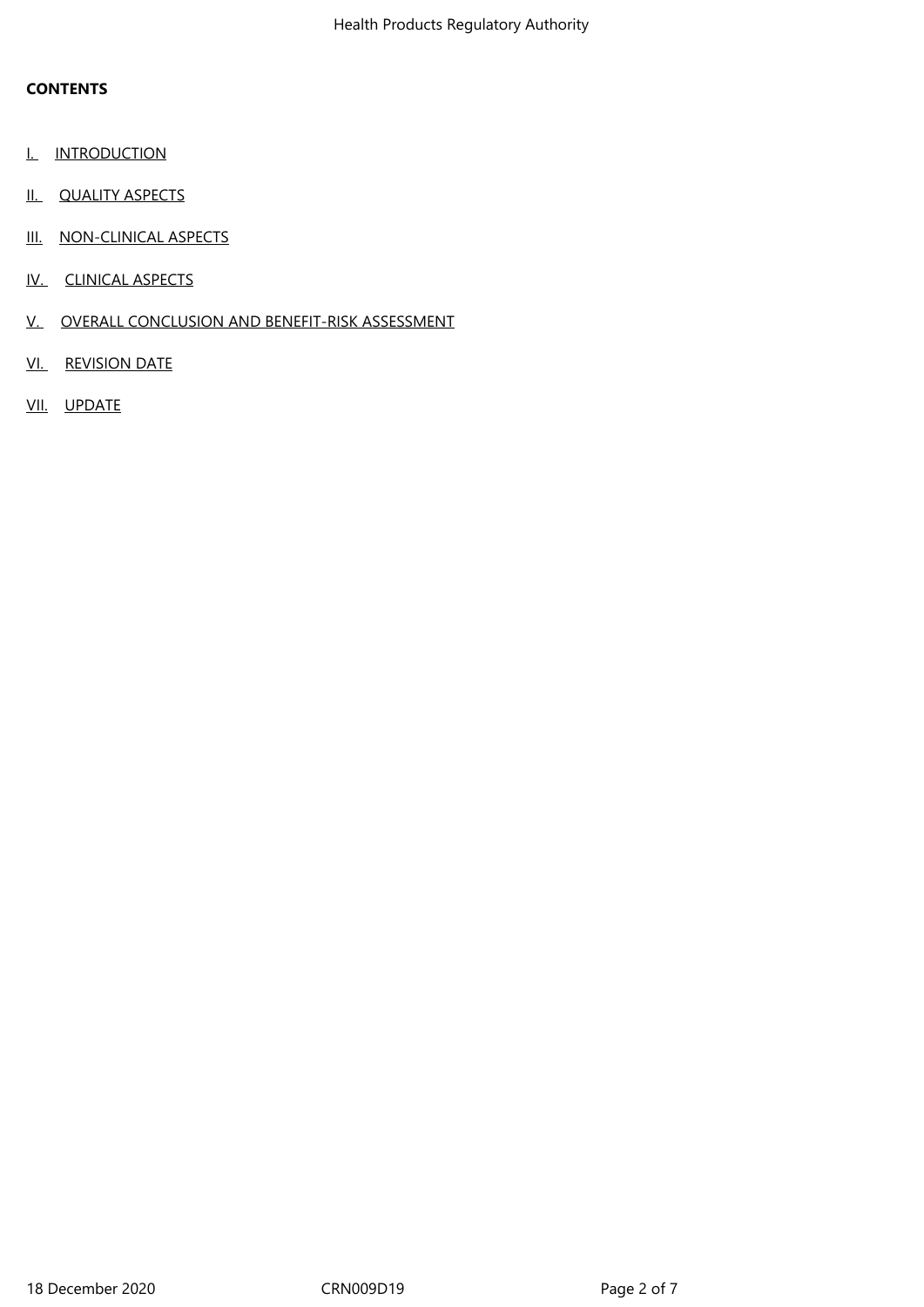### **I. INTRODUCTION**

Specific provisions were introduced for homeopathic medicinal products (HMPs) in accordance with the Directive (2001/83/EC), as amended. The national regulations, the Medicinal Products (Control of Placing on the Market) Regulations 2007 (S.I. No. 540 of 2007) which implement this Directive came into force on 23rd July 2007. Consequently the HPRA has established the National Rules Scheme for Homeopathic Medicinal Products.

The Public Assessment Report reflects the scientific conclusion reached by the Health Products Regulatory Authority (HPRA) at the end of the evaluation process and provides a summary of the grounds for approval of a homeopathic marketing authorisation for a specific homeopathic medicinal product for human use. It is made available by the HPRA for the purposes of providing information to the public, after deletion of commercially sensitive information. The legal basis for its creation and availability is contained in Article 21 of EC Directive 2001/83/EC, as amended by Directive 2004/27/EC and Directive 2004/24/EC. It is a concise document which highlights the main parts of the documentation submitted by the applicant and the scientific evaluation carried out by the HPRA, leading to the approval of the homeopathic medicinal product for marketing in Ireland.

Based on the review of the data on quality, safety and homeopathic use, the HPRA has granted a homeopathic marketing authorisation for Teetha Teething Granules, pharmaceutical form - Granules, containing Chamomilla recutita 6C.

This application was submitted as a standard application according to Article 16.2 of Directive 2001/83/EC, as amended, and as part of the National Rules Authorisation Scheme.

The Summary of Product Characteristics (SmPC) for this homeopathic medicinal product is available on the HPRA's website.

### **II. QUALITY ASPECTS**

This application is for Teetha Teething Granules. The active ingredient of Teetha Teething Granules is derived from the Chamomilla recutita plant.

#### **QUALITATIVE AND QUANTITATIVE COMPOSITION**

Each 300mg granules in a sachet contains: Chamomilla recutita 6C

*(Full composition P1 below)*

### **II.1 S.1 Homeopathic raw material**

The homeopathic raw material specification for Chamomilla recutita is considered adequate to control the quality and meets current pharmacopoeial requirements. Batch analytical data demonstrating compliance with this specification has been provided.

### **II.2 S.2 Homeopathic stock**

The homeopathic stock Chamomilla recutita is described in an Official pharmacopoeia of a Member State -Germany, the German Homeopathic Pharmacopoeia, and is manufactured in accordance with the principles of good manufacturing practice (GMP).

The homeopathic stock specification is considered adequate to control the quality and meets current pharmacopoeial requirements. Batch analytical data demonstrating compliance with this specification has been provided.

### **II.3 Medicinal product**

18 December 2020 CRN009D19 Page 3 of 7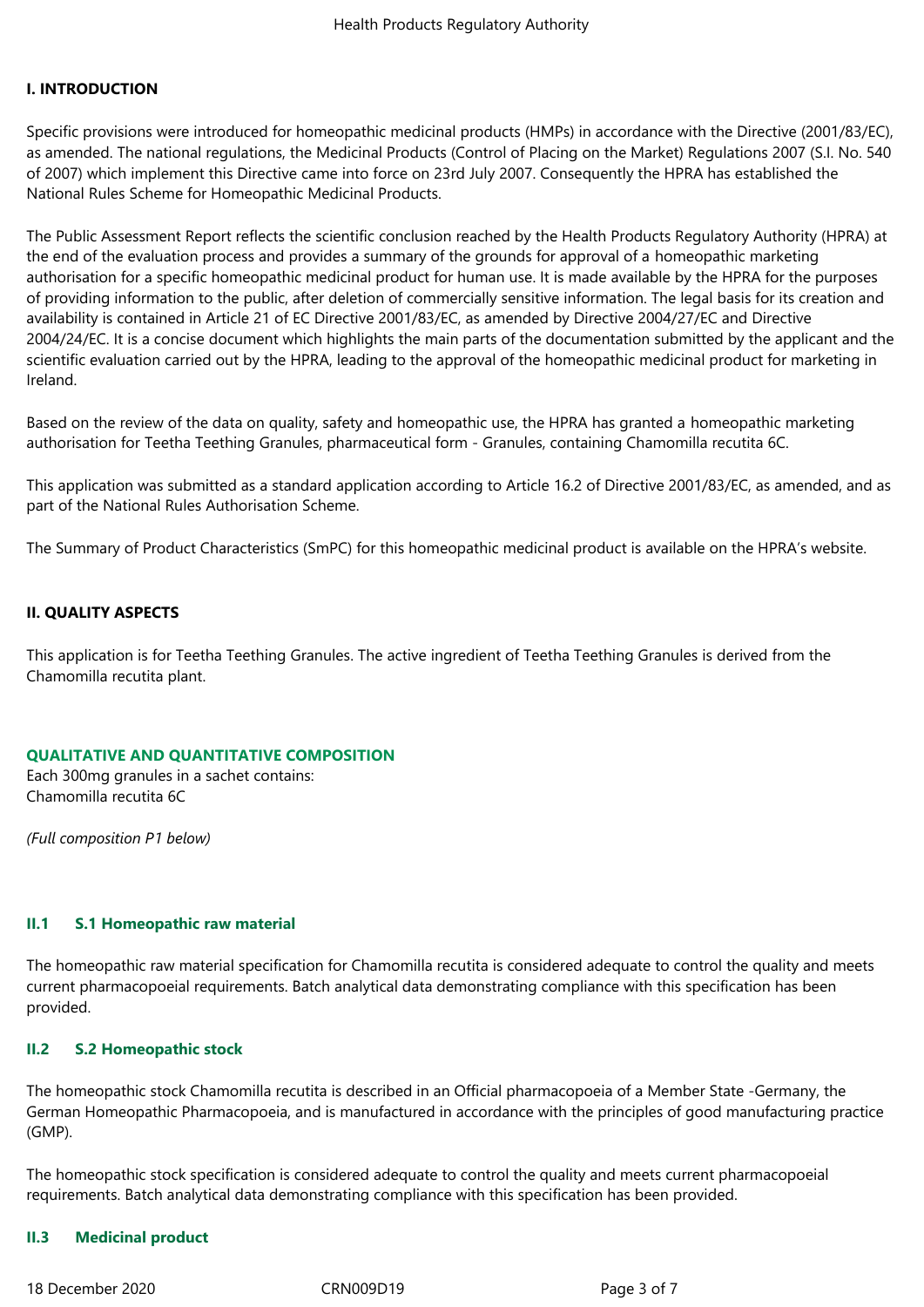### P.1 Composition

Teetha Teething Granules consists of white to off white oral granules in individual sachets.

Composition of the medicinal product.

Chamomilla recutita 6C Lactose Xylitol Maize Starch Pregelatinised Maize Starch

## P.2 Pharmaceutical Development

The product is an established pharmaceutical form and its development is adequately described in accordance with the relevant European guidelines.

## P.3 Manufacture of the Product

The product is manufactured in accordance with the principles of GMP at suitably qualified manufacturing sites.

## P.4 Control of Other Substances (Excipients/*Ancillary Substances)*

All ingredients comply with Ph. Eur. or are adequately controlled by the manufacturer's specifications.

## *Adventitious agent safety*

*Specific measures concerning the prevention of the transmission of animal spongiform encephalopathies.*

*Scientific data have been provided for* Teetha Teething Granules *and compliance with the Note For Guidance on Minimising the Risk of Transmitting Animal Spongiform Encephalopathy Agents via Medicinal Products has been satisfactorily demonstrated.*

### *Adventitious viruses*

P.5 Control of Finished Product

The Finished Product Specification is based on the pharmacopoeial monograph for Oral Granules, and the tests and control limits are considered appropriate for this type of product.

The analytical methods used are described in sufficient detail and are supported by validation data.

Batch analytical data for a number of batches from the proposed production site(s) have been provided, and demonstrate the ability of the manufacturer to produce batches of finished product of consistent quality.

P.6 Packaging material

The product is presented in a single dose sachet packaged in a carton of 24 or 40 sachets.

Evidence has been provided that the laminated sachet complies with Ph. Eur./EU legislation for use with foodstuffs requirements.

# P.7 Stability of the Finished Product

Stability data on the finished product in the proposed packaging have been provided in accordance with EU guidelines demonstrating the stability of the product for 3 years when stored 'not above  $25^{\circ}$ C', storage conditions of the SmPC.

# **II.4 Conclusion on quality**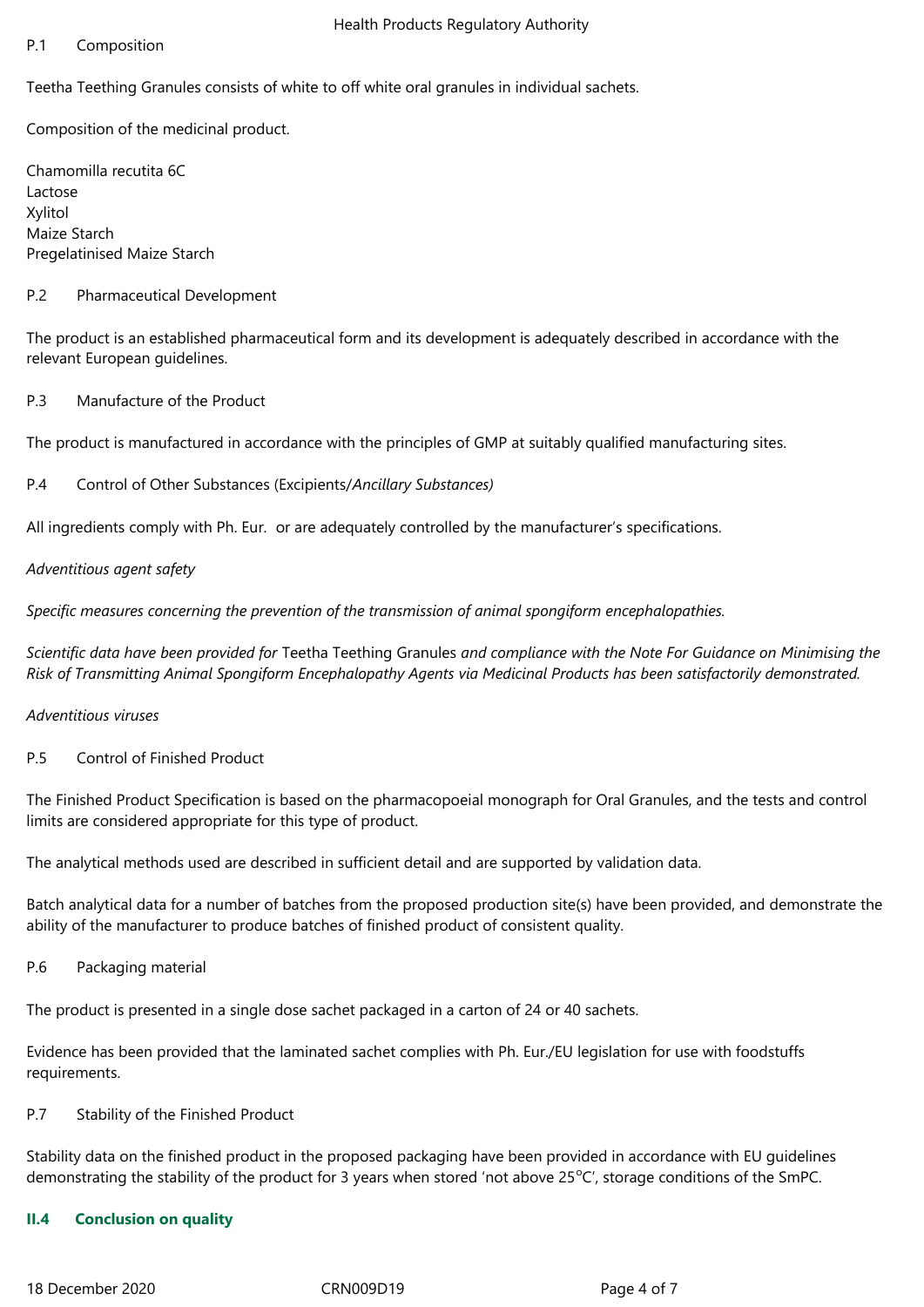### Health Products Regulatory Authority

The important quality characteristics of the product are well-defined and controlled. Satisfactory pharmaceutical documentation has been provided, assuring consistent quality of Teetha Teething Granules.

## **III. NON-CLINICAL ASPECTS**

Product Teetha Teething Granules is a homeopathic medicinal product as defined by Article 16 of Directive 2001/83/EC, as amended.

No preclinical studies have been submitted. This is acceptable for this type of application according to the regulations (S.I. 540 of 2007). The product Teetha Teething Granules conforms to subparagraph 11.3 of the regulations and therefore is deemed appropriate for the proposed use.

There are no safety issues with this product and bibliographic evidence has been provided to support homeopathic Use as required by the Directive 2001/83/EC, as amended.

Overall the information presented demonstrating homeopathic use is considered to be *acceptable*.

An environmental risk assessment is not required for homeopathic medicinal products as they contain highly dilute active ingredients and therefore pose no environmental risk.

## **IV. CLINICAL ASPECTS**

This is a national application submitted by A Nelson and Company Limited under Article 16.2 of Directive 2001/83/EC, as amended.

Teetha Teething Granulesis a homeopathic medicinal product used *within the homeopathic tradition for the symptomatic relief of teething pain and the symptoms associated with teething which are sore & tender gums, flushed cheeks and dribbling.*

## **IV.1 Clinical efficacy**

There is no requirement under the National Rules Scheme to prove scientifically that the product is efficacious, the authorisation is based exclusively upon the use of Teetha Teething Granules as a homeopathic medicine and not upon data generated from clinical trials.

Article 16. of Directive 2001/83/EC provides for Member States to introduce or retain in their territiry specific rules for toxicological and pharmacological tests and clinical trials of homeopathic medicinal products other than those referred to in Article 14(1) in accordance with the principles and characteristics of homeopathy as practised in the Member State. Accordingly, the national regulations, the Medicinal Products (Control of Placing on the Market) Regulations 2007 (S.I. No. 540 of 2007) which implement this Directive lays down criteria under Article 11 whereby a homeopathic medicinal product may be authorised under the National Rules. With regard to homeopathic use data, the requirements of Article 11 have been met. The efficacy of this homeopathic medicinal product is plausible on the basis of use and experience. The indication proposed for Teetha Teething Granules*: A homeopathic medicinal product used within the homeopathic tradition* 

*for the symptomatic relief of teething pain and the symptoms associated with teething which are sore & tender gums, flushed cheeks and dribbling,* is in line with homeopathic indications recorded for the active ingredient and hence, compatible with the requirements of the regulations *(S.I. No. 540 of 2007).* 

### **IV.2 Clinical Safety**

In accordance with Article 11.3 the applicant has provided the relevant information.

There are no safety issues pertaining to the use of this product as proposed. In addition treatment is being recommended for a maximum of 7 days. This is in accordance with the use of the product for mild self-limiting conditions not requiring the intervention of a Medical practitioner. The warning *'Consult a doctor or qualified healthcare practitioner if the symptoms worsen or persist for more than 7 days or if any side effects occur*', is present on the packaging.

Additionally the following are included on the SmPC, label and leaflet as appropriate.

### **Contraindications**

Hypersensitivity to Chamomilla recutita or any of the excipients.

### **Special warnings and precautions for use**

18 December 2020 CRN009D19 Page 5 of 7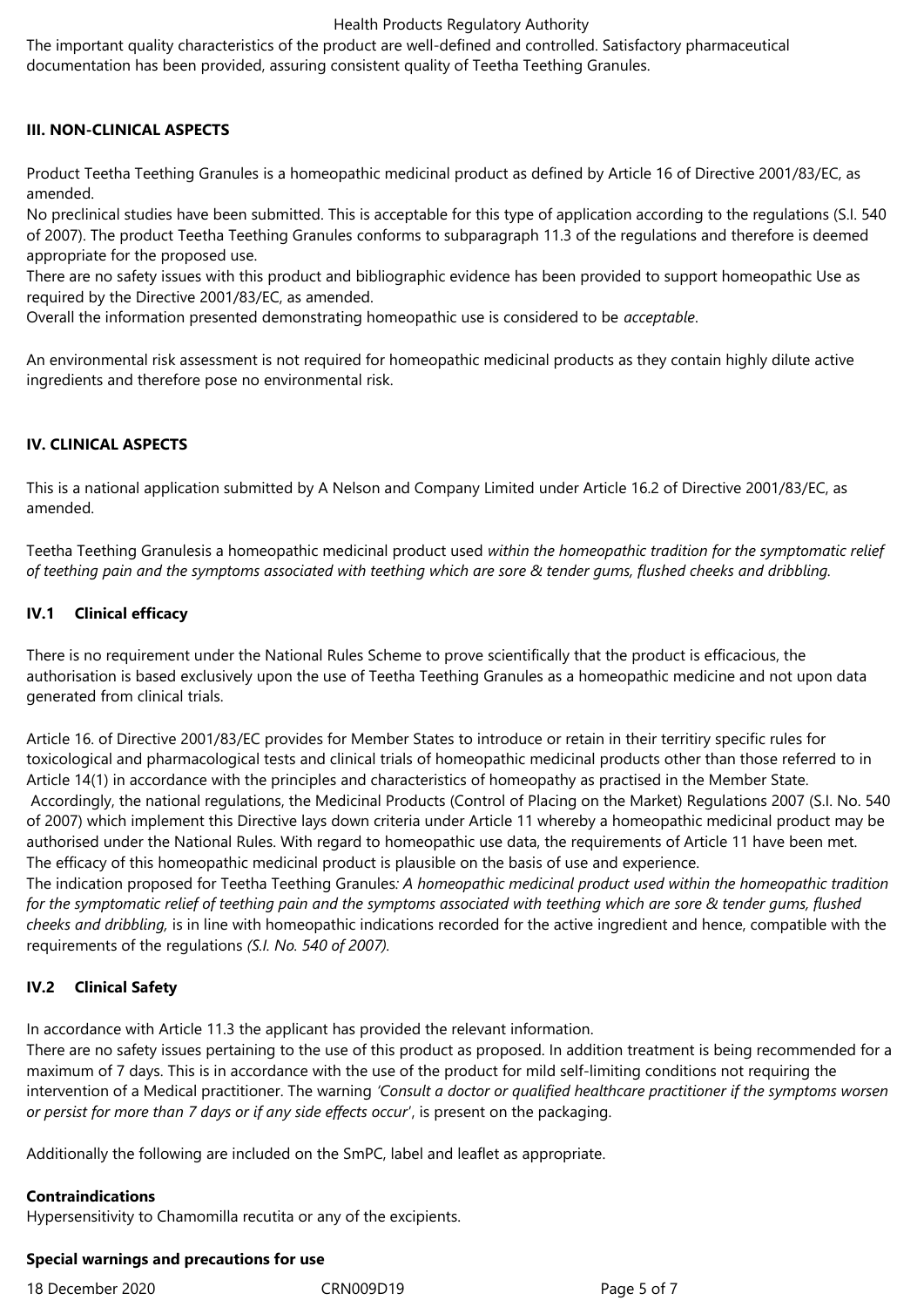If symptoms worsen, or persist after 7 days of using this product, a doctor or qualified healthcare practitioner should be consulted.

This product is not recommended for use in babies under 3 months of age and medical advice should be sought.

Contains lactose - Patients with rare hereditary problems of galactose intolerance, the Lapp lactase deficiency, glucose-galactose malabsorption should not take this medicine.

The safety of the homeopathic product has been demonstrated according to the criteria as laid down in Article 11.3 (*S.I. No. 540 of 2007).*

In conclusion, this product proves not to be harmful in the specified conditions of use based on the review of safety data and additional data provided.

# **IV.3 Pharmacovigilance**

It should be noted that in accordance with Article 16 of Directive 2001/83/EC, as amended, the pharmacovigilance requirements described in Articles 101- 108 of Directive 2001/83/EC, as amended, also apply in respect of homeopathic medicinal products.

The Pharmacovigilance system as described by the applicant fulfils the requirements and provides adequate evidence that the applicant has the services of a qualified person responsible for pharmacovigilance and has the necessary means for the notification of any adverse reaction suspected of occurring either in the Community or in a third country.

# **V. OVERALL CONCLUSIONS**

The product Teetha Teething Granules is manufactured by Nelsons using the Pharmacopoeial (GHP) active ingredient Chamomilla recutita and excipients according to Ph. Eur. Manufacturing processes are well described and controlled and appropriate for this type of oral homeopathic product. Production is carried out according to GACP/GMP as applicable. The important quality characteristics of the product are well-defined and controlled. Satisfactory pharmaceutical documentation has been provided, assuring consistent quality of Teetha Teething Granules.

The product Teetha Teething Granules contains the active ingredient Chamomilla recutita which is controlled by a monograph in the GHP. The active is highly diluted to 6C in the finished product and adheres to the legislation with respect to safety requirements. All excipients in Teetha Teething Granules are Ph. Eur and appropriate for this type of medicinal product. Therefore this product is considered to be safe for use in accordance with the terms of Article 11 of S.I. 540 of 2007. The product Teetha Teething Granules has been proposed as a treatment for teething: *A homeopathic medicinal product used within the homeopathic tradition for the symptomatic relief of teething pain and the symptoms associated with teething which are sore & tender gums, flushed cheeks and dribbling*.

Homeopathic literature and provings support the use of the active ingredient Chamomilla recutita for this indication. Since teething is considered to be a mild self-limiting condition it is suitable for treatment by this class of homeopathic product in accordance with the National Rules (S.I. 540 of 2007). In addition treatment is being recommended for a maximum of 7 days.

The HPRA, on the basis of the data submitted, considered that Teetha Teething Granules demonstrated adequate evidence of homeopathic use for the approved indication(s) and no new preclinical or clinical safety concerns have been identified. A homeopathic National Rules Authorisation for Teetha Teething Granules is granted.

# **VI. REVISION DATE**

December 2020